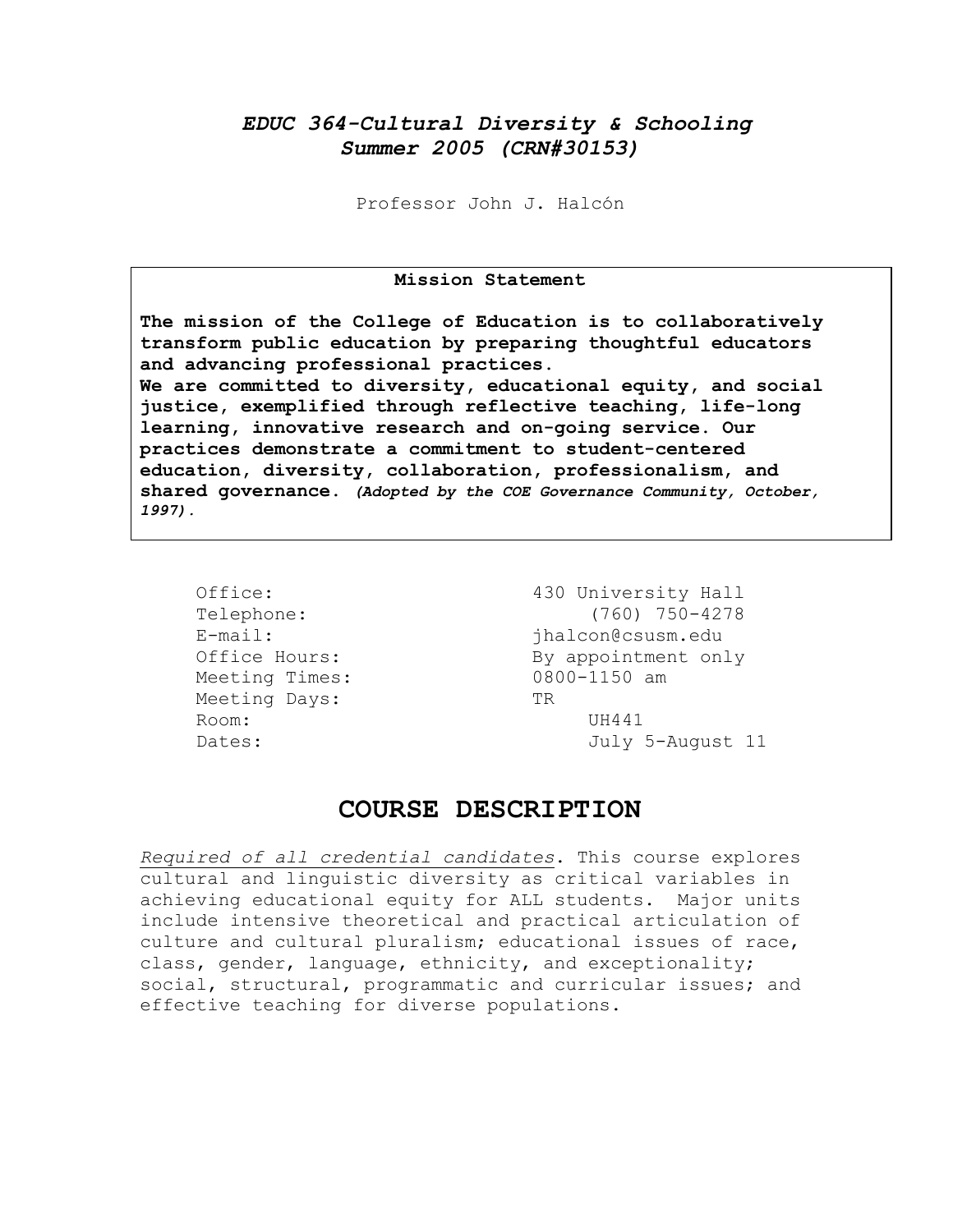### **Course Objectives**

Students completing EDUC 364 will be able to demonstrate:

- Developing competencies in *TPE 15: Social Justice and Equity*;
- Understanding of various concepts of culture and cultural contact, and their applicability to learning and teaching;
- Understanding of cultural diversity in the United States and California;
- A general familiarity with cultural responsive pedagogy;
- Understanding of gay, lesbian, bisexual and transgender students, teachers and families.

### **Authorization to teach English Language Learners (ELLs)**

The credential program at CSUSM has been specifically designed to prepare teachers for the diversity of languages often encountered in California public school classrooms. The authorization to teach ELL's is met through the infusion of content and experiences with the Multiple Subject Program, as well as additional coursework. Students successfully completing this program receive the Preliminary Multiple Subject Credential with authorization to teach ELL's (formerly called CLAD).

### **College of Education Attendance Policy**

Due to the dynamic and interactive nature of courses in the College of Education, all students are expected to attend all classes and participate actively. At a minimum, students must attend more than 80% of class time, or s/he may not receive a passing grade for the course at the discretion of the instructor. Individual instructors may adopt more stringent attendance requirements. Should the student have extenuating circumstances, s/he should contact the instructor as soon as possible. (*Adopted by the COE Governance Community, December, 1997*).

*Class Standard (for summer only) 2 absences and you will be dropped from the class.*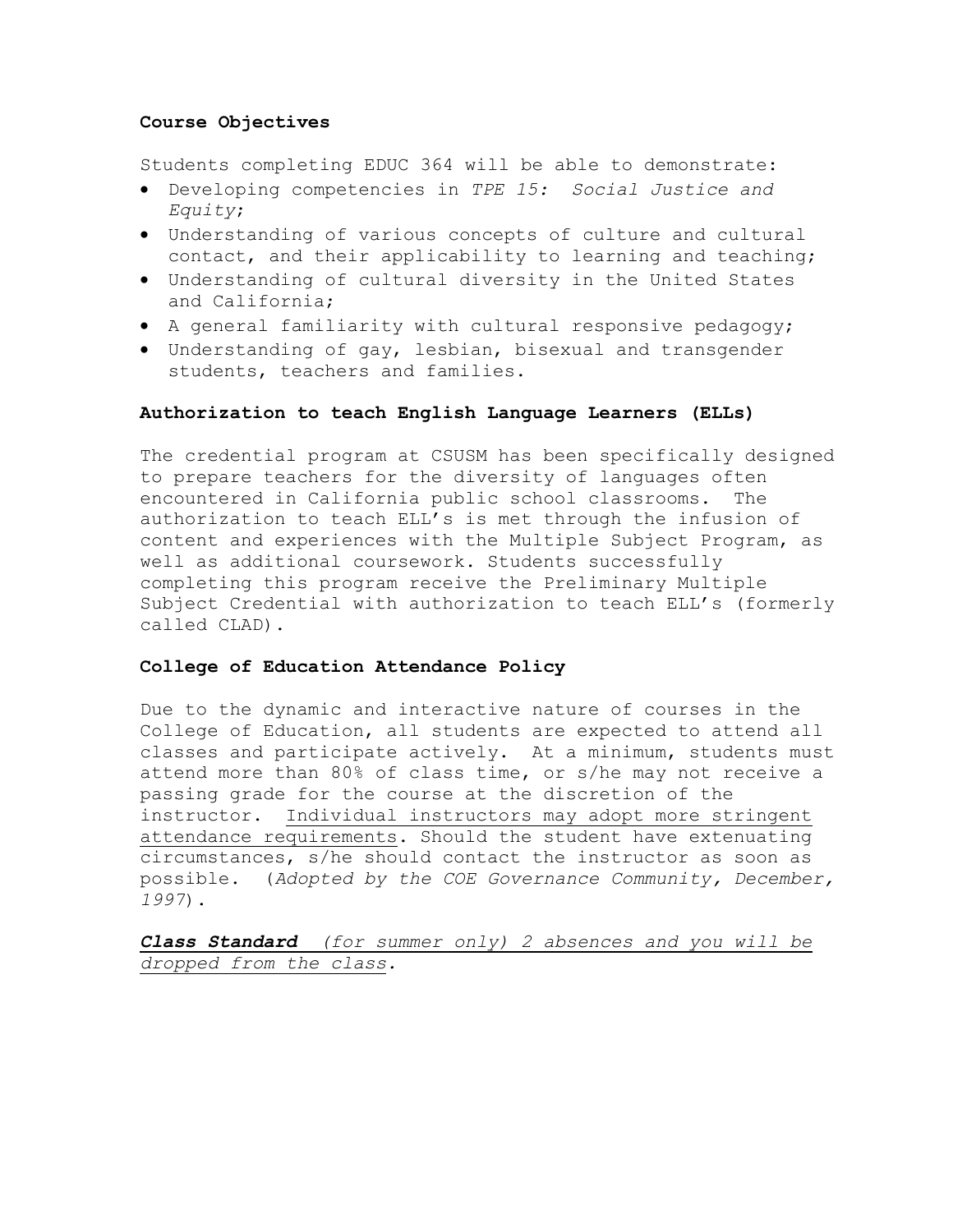# **COMPETENCIES**

### **Teacher Performance Expectation (TPE) Competencies**

This course is designed to help teachers seeking the Multiple or Single Subject(s) Credential to develop the skills, knowledge, and attitudes necessary to assist schools and districts in implementing an effective program for all students. The successful candidate will be able to merge theory and practice in order to realize a comprehensive and extensive educational program for all students. The course objectives, assignments, and assessments have been aligned with the CCTC standards for the Multiple and Single Subject(s) Credential. You can incorporate artifacts from this class into your final comprehensive portfolio. The following TPE is addressed in this course:

### *TPE 15: Social Justice and Equity*

Teacher candidates will be able to identify issues of social justice and equity in the classroom to ensure equal outcomes for diverse students. They will be familiar with ideas, definitions, and major theorists in the fields of multicultural education, social reconstruction, and democratic education. Pluralism and divergent perspectives on educating students will be the foundation of designing effective lessons and instructional practices for diverse students. Candidates will understand when and how to collaborate with others, especially curriculum specialists, community leaders, and parents on preparing relevant and appropriate instructional activities, curricular units, and school structures that would provide equitable outcomes for students from different linguistic, cultural, and social economic backgrounds.

### **Course Objectives**

- 1. To expand student's knowledge about the diversity that is part of today's school and community.
- 2. To provide a safe environment for reflection on, and discussion of, the complex ways in which pluralism is a part of educational contexts.
- 3. To provide support to all students who represent national, state, and regional diversity in our public schools.
- 4. To gain an understanding of "*at risk*" children.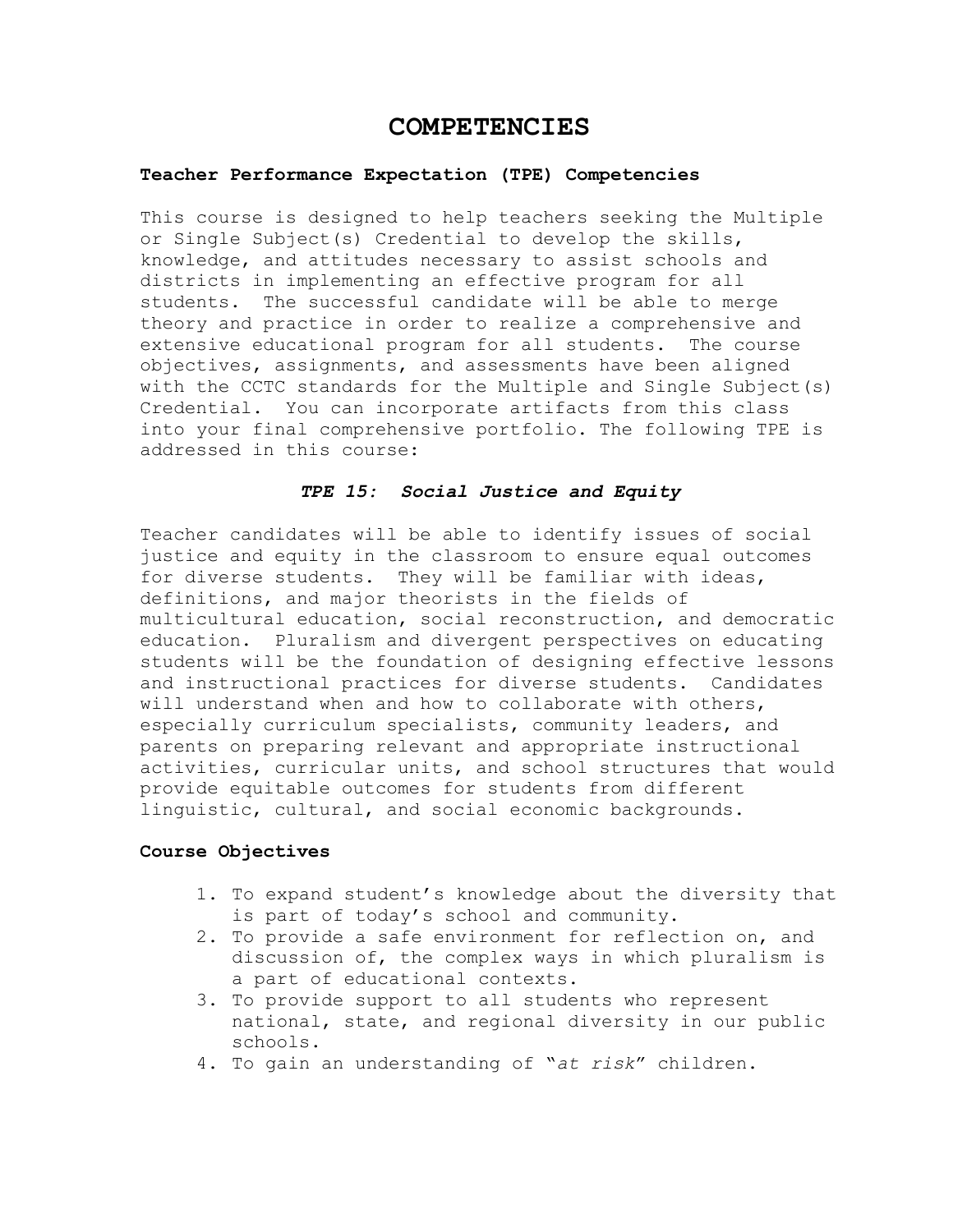### **GENERAL CONSIDERATIONS**

### **All rights reserved**

I reserve the right to change, add to, or delete any and all material from the course.

### **Outcomes and Standards**

The context for, and scope of this course is aligned with standards for the Cross-cultural Language and Academic Development (CLAD) endorsement, as articulated by the California Commission on Teacher Credentialing (CTC), and as approved by the faculty of the College of Education in development of the program approval documents. (Note: As of 2002, the CLAD competencies are collectively referred to as an *Authorization to Teach English Learners*.)

Further consideration has been given to the alignment of standards for multicultural education as articulated by the National Council for Accreditation of Teacher Education (NCATE), the Interstate New Teacher Assessment and Support Consortium (INTASC), and the National Board for Professional Teaching Standards (NBPTS). Emphasis is placed on learning outcomes (what you know and can demonstrate) rather than on inputs (putting in "seat time", meeting minimum criteria for assignments, checking off tasks and activities), and how these outcomes correspond to your potential to enhance student learning as a new teacher.

### **Academic Honesty**

I expect that each student will do his/her own work, and contribute equally to group projects and processes. Plagiarism or cheating is unacceptable under any circumstance.

### **Appeals**

Every student has the right to appeal a grade, or appeal for appeal for redress of grievances incurred in the context of the class. Disputes may be resolved informally with the professor, or through the formal grades appeal process. For the latter, consult with Dr. Peggy Kelly, Associate Dean of the College of Education.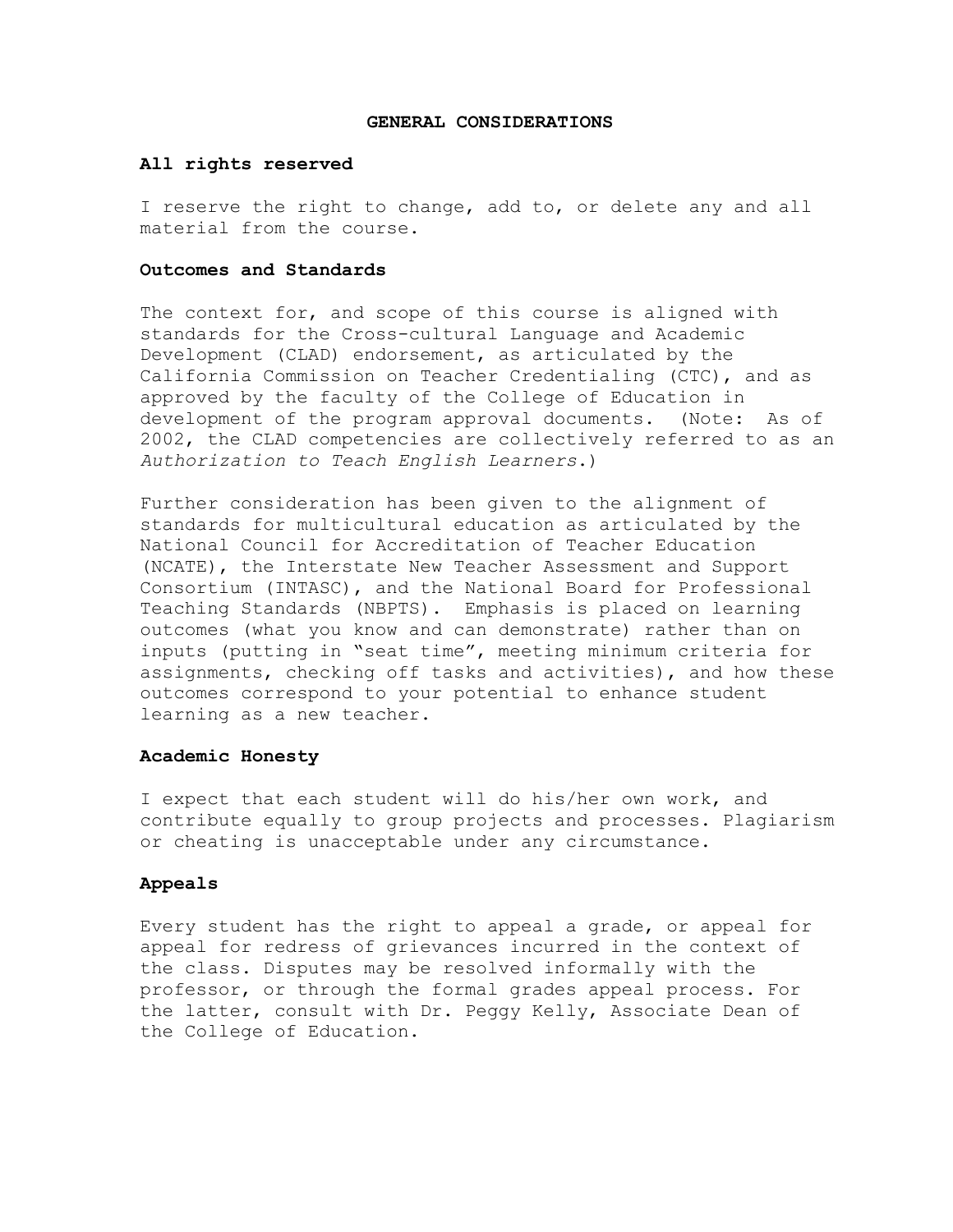### **Students with Disabilities Requiring Reasonable Accommodations**

Every student has the right to equitable educational consideration and appropriate accommodation. Students having differing ability (mobility, sight, hearing, documented learning challenges, first language/English as a second language) are requested to contact the professor. Every effort will be made to accommodate the student's special needs.

# **COURSE REQUIREMENTS**

### **Required Texts**

- Spring, Joel . Deculturalization and the struggle for equality ( 2001). Fourth edition. New York: The McGraw Hill Companies, Inc. ISBN 0-07-232275-6.
- Rothenberg, Paula. Race, Class, & Gender in the United States: An Integrated Study (2004). 6<sup>th</sup> Edition. VHPS. ISBN: 0716-75515-7.
- John J. Halcón & Michelle Lustig. Reading Packet for EDUC 364.

**Recommended Text** 

• Villaseñor, Victor. Rain of Gold. (1992). Delta Press. ISBN: 0385-31177-X

**Grading Policy** 

- All required work must be submitted on time.
- You will lose one complete grade on an assignment for late submissions.
- Your reference of choice for **ALL** papers and/or written assignments is the APA (American Psychological Association) Handbook. (Refer to <www.apastyle.org/index.html>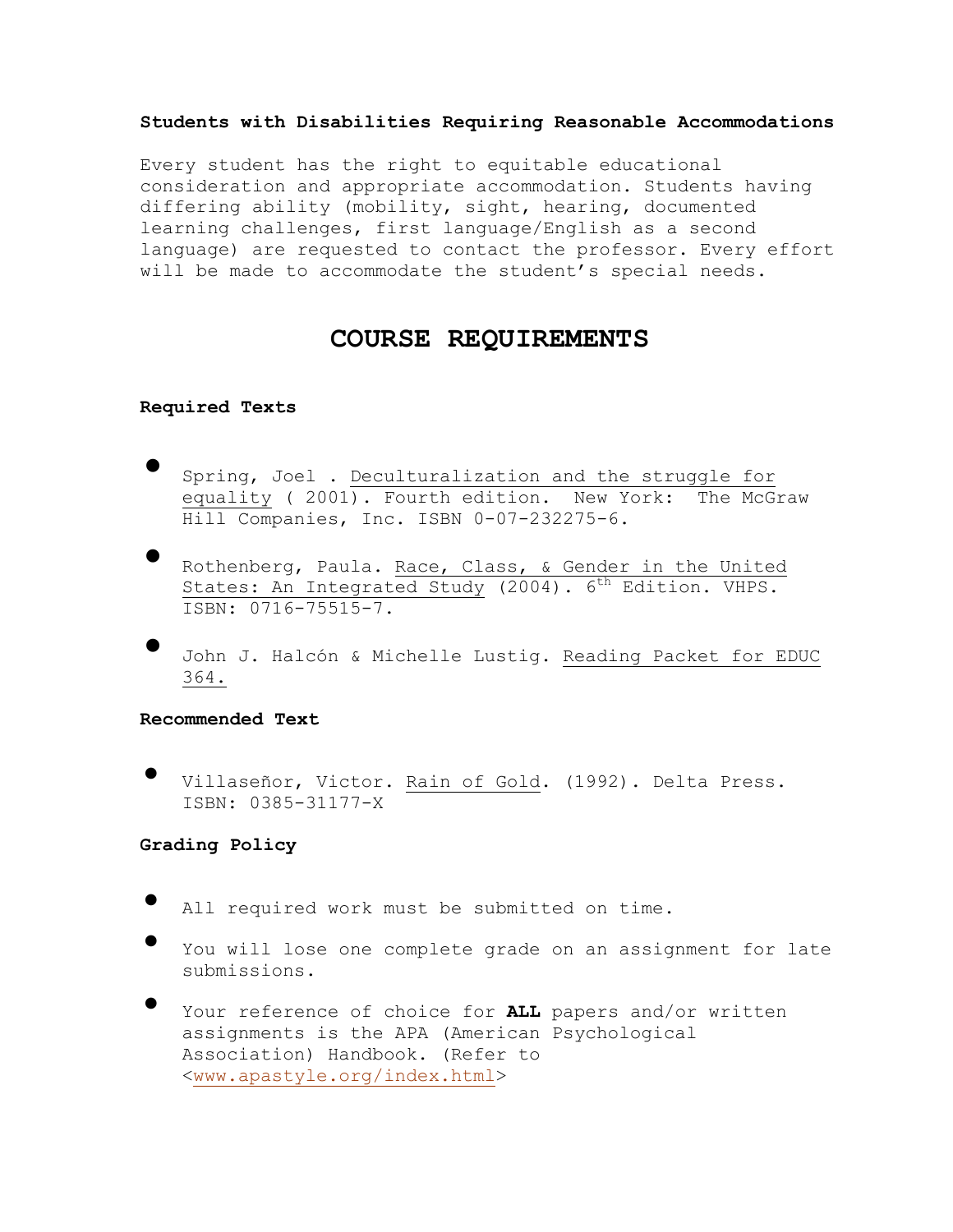#### **Assessment**

### **There are 1000 points possible**:

**Attendance and Class Participation (100 points)** –First is the expectation that you will attend all class sessions and participate actively in class discussions. There are twelve (12) class meetings this summer. Each class you attend is worth 10 points. If you miss two (2) classes, you will be dropped from the course.

**Personal/Family Background (200 points) Assignment #1:** By researching and studying one's family background it is possible to gain an appreciation about ourselves as individuals and our many similarities and differences.

In this assignment you are to write a 6-8 page narrative about your family background including religious affiliation, ethnicity, culture, language(s), country of origin, education/occupation and any other information you think is of interest and value.

Reflect on your own experiences in terms of your cultural referents, your family background, and other factors determined by your own circumstances and upbringing. Be prepared to discuss your assignment within a larger class dialogue. **SHOW ME THE REFLECTION!!** 

**Discussion Board (300 points)--Ongoing:** Students are required to participate in the class Bulletin Board. Your discussions should be introspective addressing issues, experiences, ideas, discussions, readings, and current events, related to the class. Six (6) substantial entries are expected. Each entry will earn you up to 50 points!

**Research Paper (200 points)**—Each group will select a topic of their choice on diversity issues (with the exception of special education) and will write a 8-10 page paper (APA style only). Papers are due (August 11), the last day of class (no plastic covers please!)

Suggestion: For your final paper, take one of the topics on the syllabus and research some aspect of it. Prepare a final PowerPoint presentation.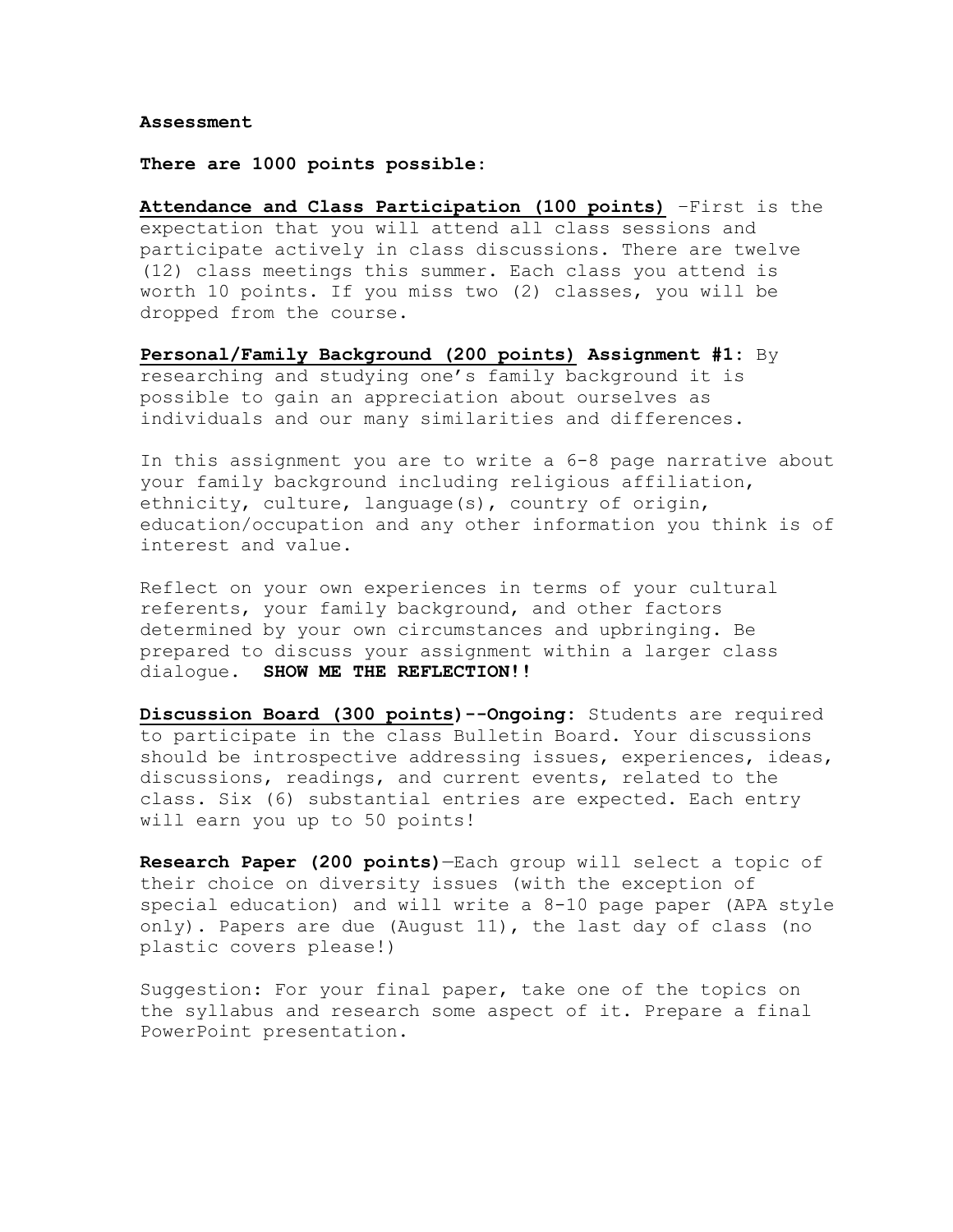**Final PowerPoint Presentation (200 points)-**- Each group will select a topic of their choosing on Multicultural Education and prepare a PowerPoint presentation and discussion for the class. Presentations will be done on the last class meeting.

# **Schedule of Readings**

## **Week 1 July 5 Introductions/Definitions/Culture**

Read This Week:

Paula Rothenberg. Part I-The Social Construction of Difference: Race, Class, Gender and Sexuality (p1- 118). Joel Spring: Chapter 1.*Deculturalization and the Claim of Racial and Cultural Superiority by Anglo Americans* (pp 115). Sonia Nieto: *Multicultural Education in Practice* (pp. 101-121). Horace Miner. *Body Ritual Among the Nacirema* (pp 5-10).

*July 7 VIDEO #1: RACE: #1* 

# **Week 2 July 12 Ethnic, Cultural/Socio-Economic Diversity**

Read This Week:

Paula Rothenberg. Part II-Understanding Racism, Sexism, Heterosexism, and Class Privilege (pp119-208). Joel Spring: Chapter 2.*Deculturalization and the Schooling of Native Americans* (pp 17-31). Chapter 3. *Education and Segregation: African Americans* (pp 35-51). Chapter 4. *Asian Americans: Exclusion and Segregation* (pp 55-63). Stacey J. Lee: *Academic Achievements Among Asian Americans* (pp. 53-69)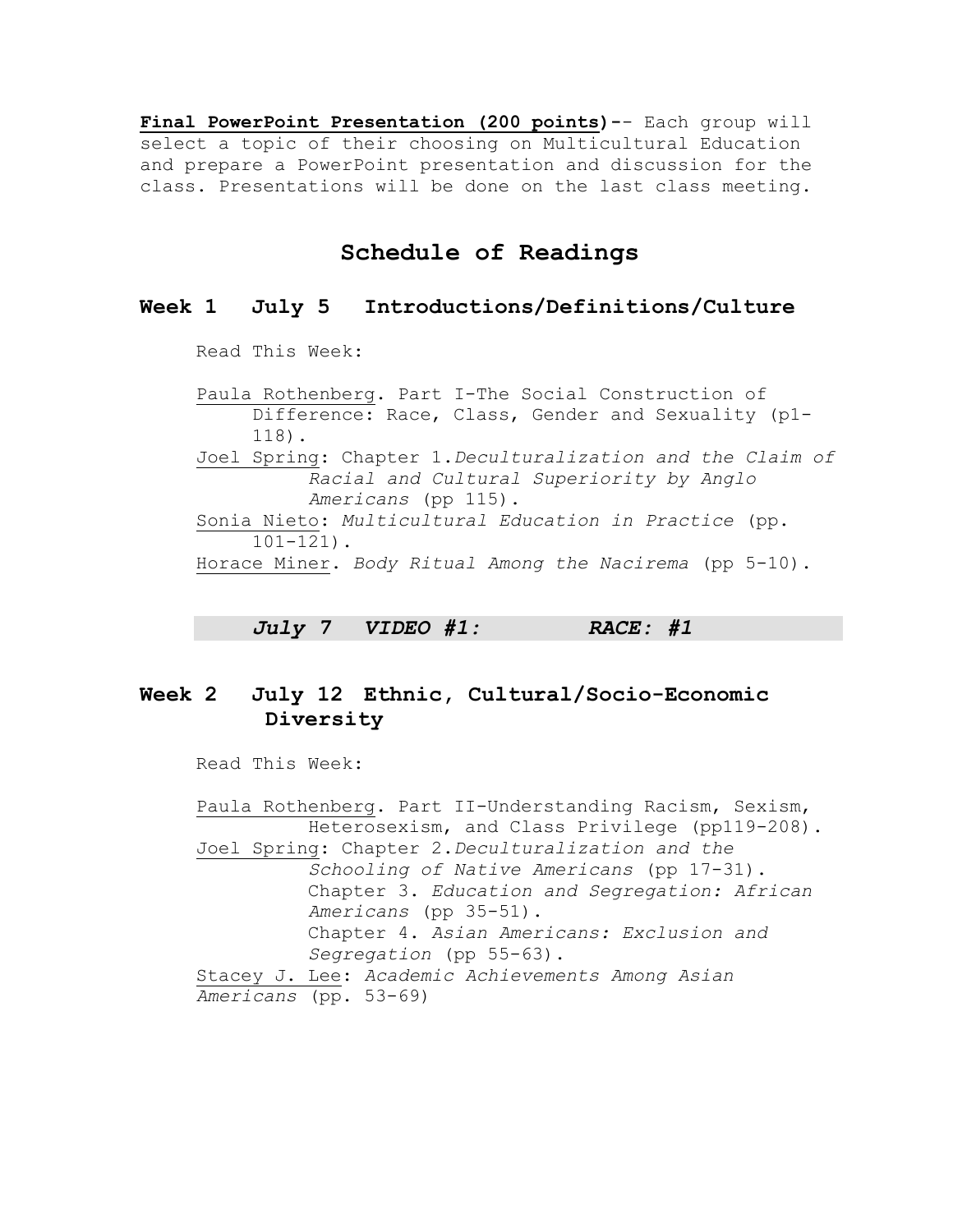## *July 14 VIDEO #2: RACE: #2*

## **Week 3 July 19 'At Risk' Children**

Read This Week:

**Paula Rothenberg**. Part III-Discrimination in Everyday Life (pp. 09-272). **Ron Takaki:** *A Different Mirror* (pp 11-21). **Beverly Tatum:** *Embracing a Cross-Racial Dialogue* (pp 35- 42).

 *July 21 VIDEO #3: RACE: #3* 

### **Week 4 July 26 Immigrants & Migrants**

Read This Week:

**Paula Rothenberg**. Part IV. The Economics of Race, Class, and Gender in the United States (pp. 273-332). **Gloria Ladson-Billings**: *Culturally Relevant Teaching* (pp  $21 - 33$ ). **L. Delpit & J. Dowdy:** *No Kinda Sense* (pp 43-51). **Joel Spring:** Chapter 5. *Hispanic/Latino Americans:* 

*Exclusion and Segregation.* (Pp 68-89).

 *July 28 VIDEO #4: A Day Without A Mexican* 

### **Week 5 August 2 Linguistic Diversity & Bilingual Ed**

Read This Week:

**Paula Rothenberg**. Part V-Many Voices, Many Lives: Some Consequences of Racial, Gender and Class Inequality (pp. 333-342).

**Harry C. Weinberg**: *Bilingual Education: Teaching English in the 90's* (pp 87-90).